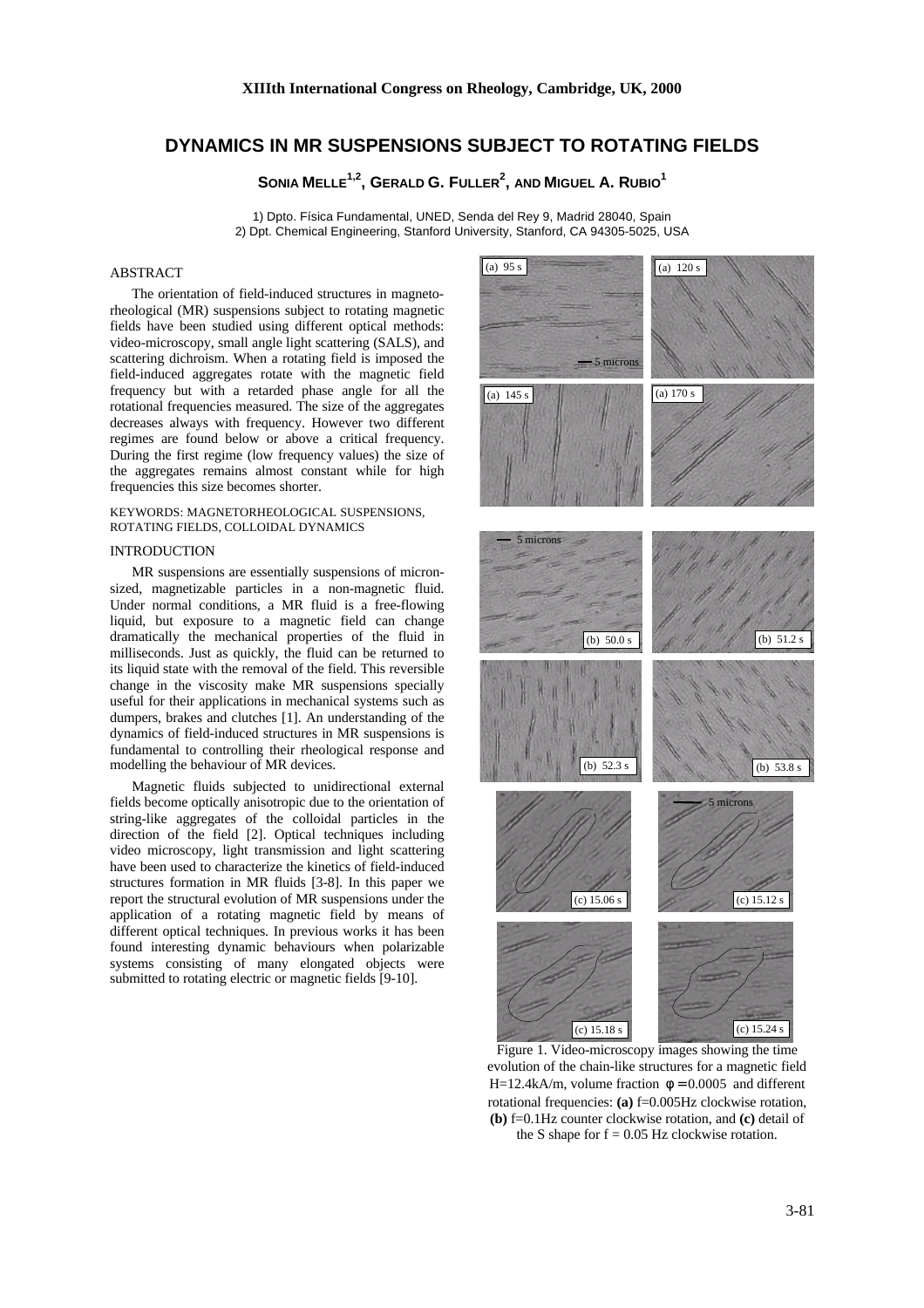### **XIIIth International Congress on Rheology, Cambridge, UK, 2000**

#### EXPERIMENTAL RESULTS AND DICCUSSION

The experiments were performed using suspensions of super-paramagnetic polystyrene micro-spheres loaded with iron oxide grains, manufactured by Rhône – Poulenc. Because the techniques we are using here need optical transparency, the fluid sample was sandwiched between two circular quartz windows held in place by a delrin attachment and separated by an annular delrin spacer 100μm thick (along the Z axis). The sample is surrounded by two orthogonal pairs of coils that generate rotating magnetic fields:  $\vec{H}(t) = H\cos(\omega t)\vec{u}_x + H\sin(\omega t)\vec{u}_y$  with strengths  $9 < H < 25$  kA/m. We investigate here rotational frequencies ranging from 0.001 Hz to 10 Hz.

#### Video-microscopy experiments

To study the dynamics governing low volume fraction suspensions we performed video microscopy experiments by applying rotating magnetic fields to a suspension of particles of diameter 0.87μm with a volume fraction  $\phi = 0.0005$ . The images were recorded with a CCD video camera and then digitalized on a computer for their subsequent analysis.

In Fig. 1 video microscopy images shows the temporal evolution of the chain-like structures induced in the suspension when a magnetic field of H=12.4 kA/m was applied for different rotational frequencies: (a)  $f = 0.005$ Hz, (b)  $f = 0.1$  Hz, and (c)  $f = 0.05$  Hz.

At low volume fractions the dipolar interaction induce aggregation into linear chains. Under these conditions, two torques act on the induced aggregates: a magnetic torque that rotates the chain-like structures due to dipolar interaction among the particles orientated in the direction of the magnetic field, and a hydrodynamic torque which explains the rotational friction of the structures in the suspending fluid.

For the range of frequencies measured here, the chains remain rotating synchronously with the field but are able to break up to decrease their viscous drag. The average length of the structures decreases with the rotational frequency. The first steps of break up process goes as follow (see Fig. 1(c)): the chain is bent, it develops as S shape the branches of which moves faster to follow the field [11]. Lately the chain breaks up into smaller ones. As a result the domain of synchronous rotation is enlarged compared to the case of solid chains. Break up and recombination processes are observed for all the frequencies measured. Studying the temporal evolution of the average length of the chains we found that this average length is enlarged for low rotational frequencies (around 0.001 Hz) compares to the case of unidirectional magnetic fields.

#### Scattering Dichroism and SALS experiments

To study the orientation dynamics of more concentrated systems scattering dichroism technique was used. The dichroism is the anisotropy of the imaginary part of the refractive index and is a measurement of the difference between the absorption of the incident light in the parallel and in the perpendicular direction to the long axis of the aggregates [12]. A full description of this experimental technique can be found in Refs [13,14].

For these experiments we used a solution of 82.5% glycerol in water with particles of diameter 1.01μm and a volume fraction of  $\phi = 0.016$ . The viscosity of this solution without applying an external magnetic field was measured using a Rheometrics Dynamic Analyzer (RDA) to be  $\eta = (0.975 \pm 0.003)$  Poises at  $22^{0}$ C.

In Fig. 2 (a) we observed the temporal evolution of SALS patterns generated by the suspension in the presence of a rotating magnetic field. Particles chain along the magnetic field causing scattering pattern to appears orthogonal to the field. A qualitative interpretation of such patterns indicates that the induced structures follow the magnetic field rotating with the same frequency. In order to quantitatively analyse this behaviour we have simultaneously measured the time evolution of the dichroism and the orientation angle of the structures  $\theta''(t)$  (defined in Fig. 2 (b)). By comparing  $\theta''(t)$  with the rotation of the magnetic field direction, given by ωt , it can be observed (see Fig. 2 (c)), that the structures follow the magnetic field rotating with a phase lag independent on time for all frequencies measured. Therefore the average phase lag between the field and the aggregates is



Figure 2. (a) Time evolution of SALS patterns during a  $\pi/4$ counter clockwise rotation of the field. **(b)** Definition of the phase lag between the magnetic field and the chains. **(c)** Experimental signals of the temporal evolution of the magnetic field direction and the aggregates direction for a field strength of  $H = 12.4$  kA/m, and  $f = 10$  Hz.

In Fig. 3 (a) the dichroism generated by this solution is plotted as a function of f in a log-log form for various field strengths. As the frequency of the applied field is increased, the dichroism is strongly reduced*,* which indicates that hydrodynamic friction forces can overcome the dipolar magnetic forces. This plot shows clearly two distinct regions for frequencies below and above a critical frequency near to 0.3 Hz. Below this critical frequency, the dichroism is essentially independent on frequency and therefore the aggregates size is also independent on frequency. However, once this frequency is surpassed, the dichroism decreases with frequency, which reveals the diminution of the aggregates size. The critical frequency separating these two regions increases with the magnitude of the applied magnetic field*,* as expected since the strength of the interparticle magnetic forces scales with the applied field*.* It is found above 1 Hz that the dichroism drops with frequency with a scaling of approximately  $\Delta n'' \approx f^{-1}$ .